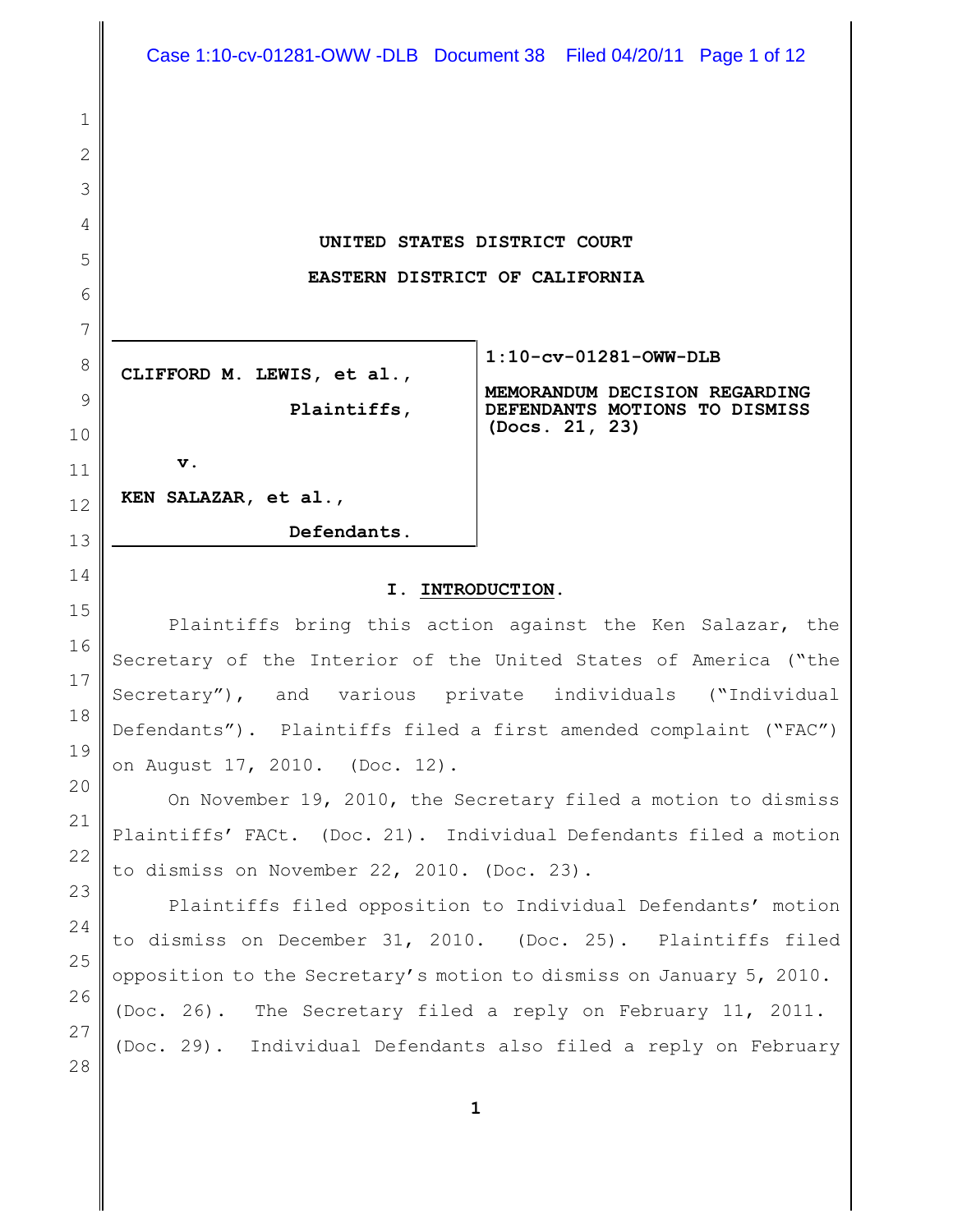1 11, 2011. (Doc. 31).

2

#### **II. FACTUAL BACKGROUND.**

3 4 5 6 7 8 9 In or about 1916, the United States purchased a parcel of land in Fresno County, California and thereafter held the land in trust for the Table Mountain Band of Indians. The land became known as the Table Mountain Rancheria ("Rancheria"). The Rancheria was considered an Indian Reservation and "Indian Country." Rancheria residents were recognized as Indians for the purposes of federal law.

#### 10 **The California Rancheria Termination Act**

11 12 13 14 15 16 17 18 19 20 21 22 23 24 25 26 27 In 1958, Congress passed the California Rancheria Termination Act ("CTRA"). The CTRA called for the distribution of all rancheria lands and assets to individual tribe members and called for a plan "for distributing to individual Indians the assets of the reservation or Rancheria, including the assigned and the unassigned lands, or for selling such assets and distributing the proceeds of sale, or conveying such assets to a corporation or other legal entity organized or designed by the group, or for conveying such assets to the group, as tenants in common." The CTRA called for the government to give notice to all residents of the Rancheria who were recognized and designated as Indians under the 1916 Act before the land could be distributed. In addition, a government was required to do a survey of land on the Rancheria. The government was then required to improve or construct all roads serving the Rancheria, to install or rehabilitate irrigation, sanitation, and domestic water systems, and to exchange land held in trust for the Rancheria.

28

All Indians who received a portion of the assets were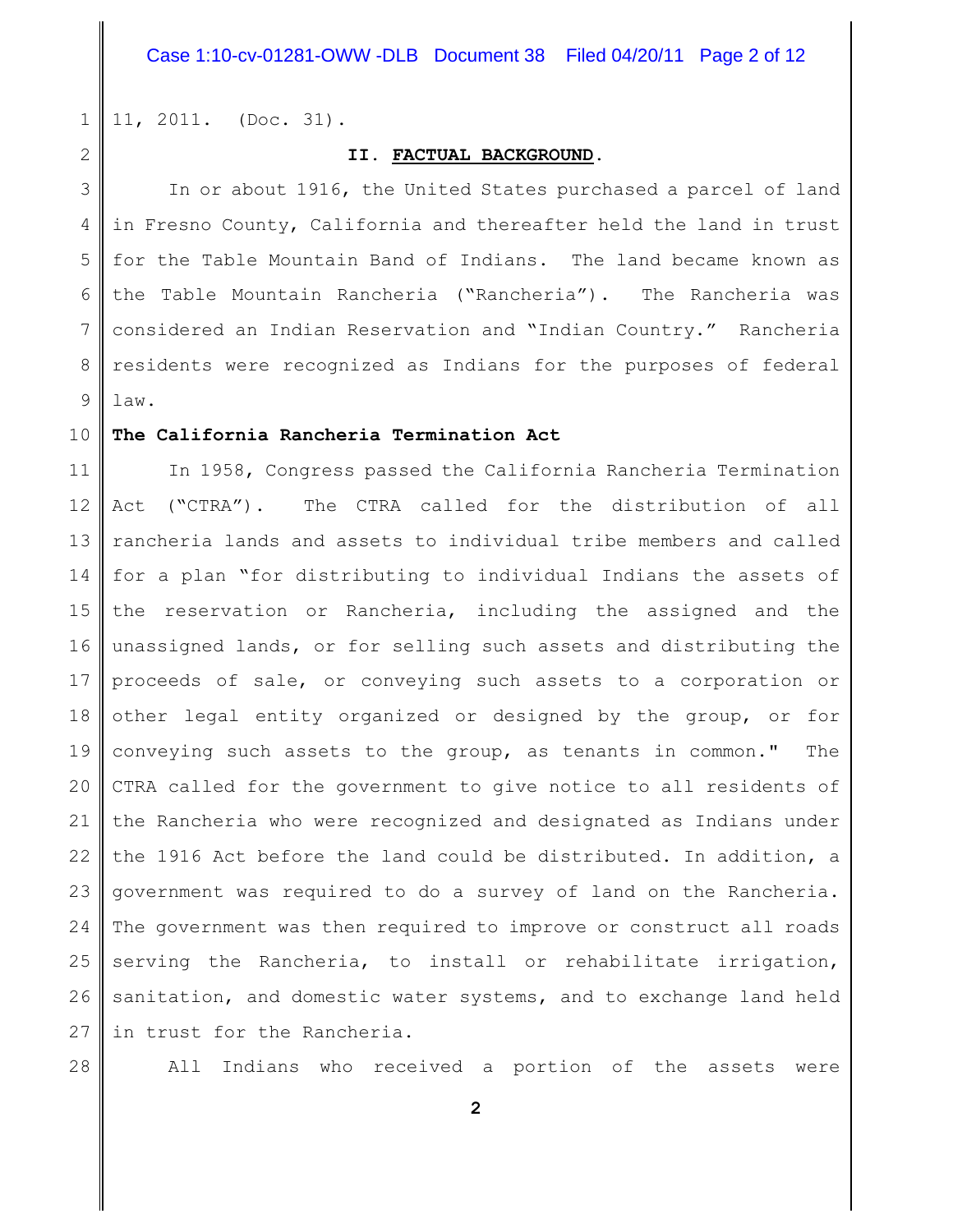# Case 1:10-cv-01281-OWW -DLB Document 38 Filed 04/20/11 Page 3 of 12

1 2 3 4 ineligible to receive any more federal services rendered to them based on their status as Indians. All Indians who did not receive a portion of the assets were still eligible to receive federal services rendered to them based on their status as Indians.

5 6 7 8 9 10 11 12 13 14 Very few of the Indians were given actual, written or constructive notice of CRTA and those few who received notice, were given land offered by the government. The few Indians that were given land are the Individual Defendants named in this action: Clarence Jones, Lester Burrough, E.B. Barnes, Lewis Barnes, William Walker, Aaron Jones, Carolyn Walker and Twila Burrough. Any land not conveyed to the named Defendant Indians was to be earmarked and conveyed to a legal entity formed solely to receive the remaining parcels for the benefit of those Indians who did not receive any land under the initial distribution.

15

#### **1983 Settlement Agreement**

16 17 18 19 20 21 22 23 24 25 26 27 28 On or about March 28, 1983, the United States District Court for the Northern District of California [in an action entitled *Table Mountain Rancheria Association et al. v. James Watt et al.* Case No. C-80-4595 MHP] entered a stipulated judgment which re-instated the plaintiffs who had not participated in the 1958 distribution as Indians under the laws of the United States prior to the 1958 CRTA and who were entitled to the benefits which they enjoyed prior to 1958 ("Watt Judgment"). The district court ordered the Secretary of the Interior to prepare and provide to Plaintiffs a list of federal services, benefits, and programs and the eligibility criteria which were available to Indians because of their status as Indians between May 2, 1973 and June 25, 1975. The Secretary did not comply.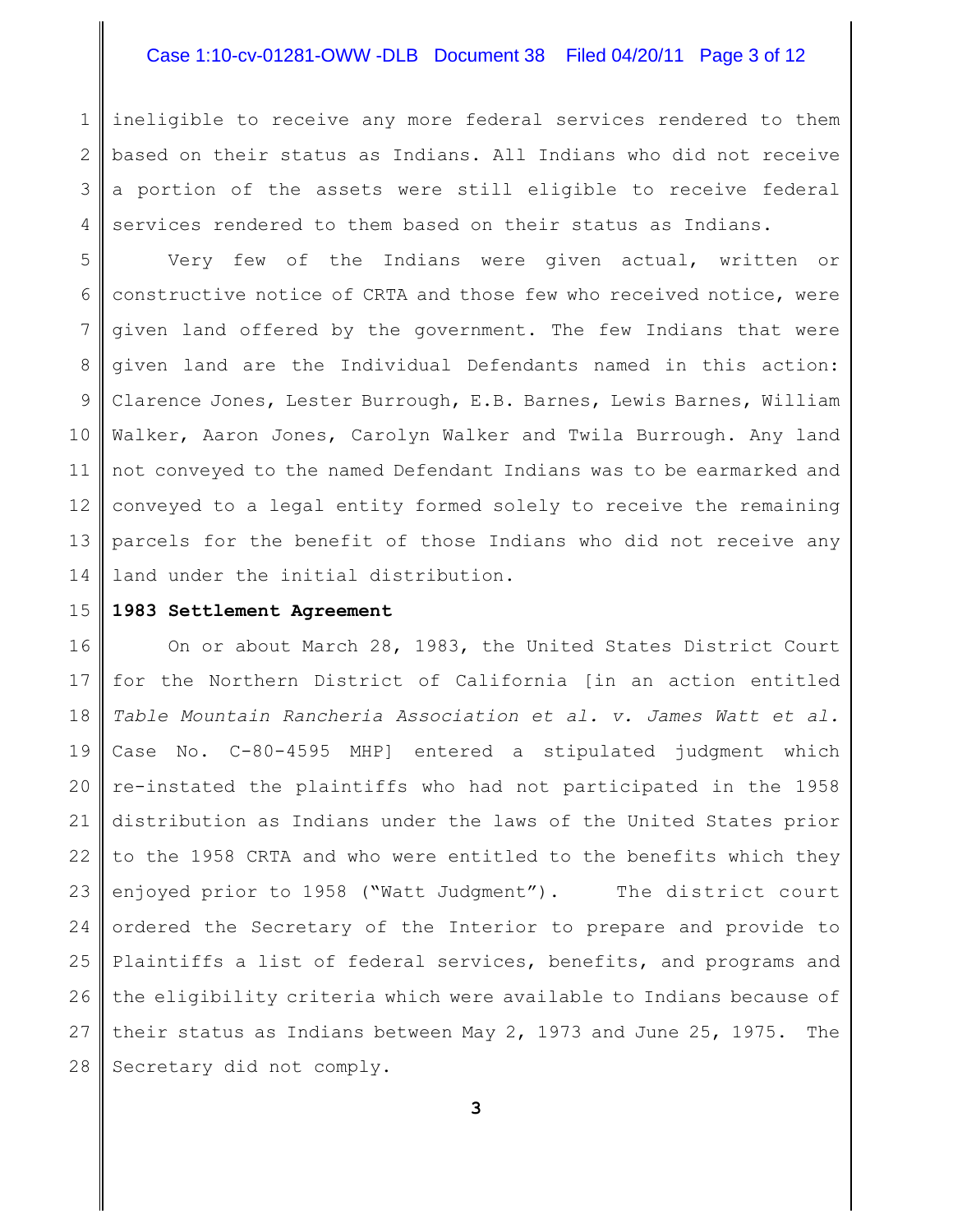## Case 1:10-cv-01281-OWW -DLB Document 38 Filed 04/20/11 Page 4 of 12

1 2 3 4 5 6 7 8 9 10 11 Plaintiffs contend the Secretary's failure to comply with the Watt Judgment has caused Plaintiffs to expend great sums of their own funds to gain access to services, benefits and programs which the Secretary failed to provide to them. In many cases, because of the lack of funds, many Distributees were deprived of an education, adequate housing, prompt and adequate medical services. Plaintiffs were and are still being deprived of the federal services, benefits, and programs including but not limited to education, medical care and services, vocational training and services, housing services, repatriation of "remains," observation of rituals and income from the land.

12 13 14 15 16 17 18 19 20 21 22 23 24 25 26 27 The Watt Judgment provided that any land transferred as a result of the 1958 CRTA would continue to be owned by the buyers of 1958. However, there was land remaining which was not transferred in the 1958 CRTA and was to be held in trust by the Secretary of the Interior for the benefits of the distributees, their heirs, assigns, executors, administrators, or successors. This land is described specifically in the Watt Judgment and during the past twenty-seven years that land has increased in value and has produced great revenues and income. None of the revenues or income have been distributed to the Plaintiffs, their heirs, assigns, executors, administrators, or successors. Plaintiffs allege that Individual Defendants failed to represent the members as required under the Watt Judgment, and that they have a fiduciary relationship and a fiduciary duty to account for the revenues and distribute the income to the Plaintiffs, their heirs, assigns, executors, administrators and successors.

28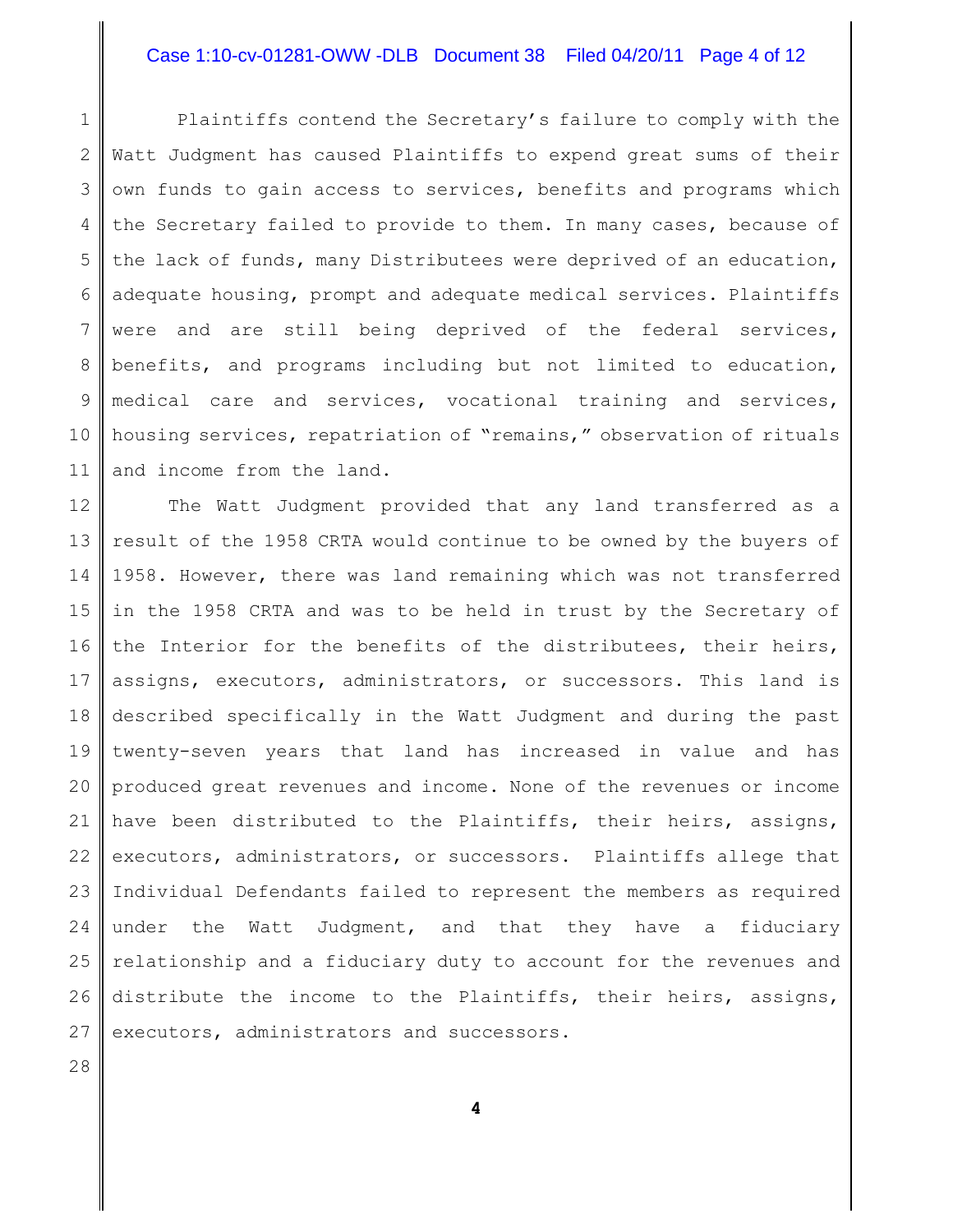1

### **III. LEGAL STANDARD.**

2 3 4 5 6 7 8 9 10 11 12 13 14 15 16 17 Dismissal under Rule 12(b)(6) is appropriate where the complaint lacks sufficient facts to support a cognizable legal theory. Balistreri v. Pacifica Police Dep't, 901 F.2d 696, 699 (9th Cir.1990). To sufficiently state a claim to relief and survive a 12(b) (6) motion, the pleading "does not need detailed factual allegations" but the "[f]actual allegations must be enough to raise a right to relief above the speculative level." Bell Atl. Corp. v. Twombly, 550 U.S. 544, 555, 127 S.Ct. 1955, 167 L.Ed.2d 929 (2007). Mere "labels and conclusions" or a "formulaic recitation of the elements of a cause of action will not do." Id. Rather, there must be "enough facts to state a claim to relief that is plausible on its face." Id. at 570. In other words, the "complaint must contain sufficient factual matter, accepted as true, to state a claim to relief that is plausible on its face." Ashcroft v. Iqbal, --- U.S. ----, ----, 129 S.Ct. 1937, 1949, 173 L.Ed.2d 868 (2009) (internal quotation marks omitted).

18 19 20 21 22 23 24 25 26 27 28 The Ninth Circuit has summarized the governing standard, in light of Twombly and Iqbal, as follows: "In sum, for a complaint to survive a motion to dismiss, the nonconclusory factual content, and reasonable inferences from that content, must be plausibly suggestive of a claim entitling the plaintiff to relief." Moss v. U.S. Secret Serv., 572 F.3d 962, 969 (9th Cir.2009) (internal quotation marks omitted). Apart from factual insufficiency, a complaint is also subject to dismissal under Rule 12(b)(6) where it lacks a cognizable legal theory, Balistreri, 901 F.2d at 699, or where the allegations on their face "show that relief is barred" for some legal reason, Jones v. Bock, 549 U.S. 199, 215, 127 S.Ct.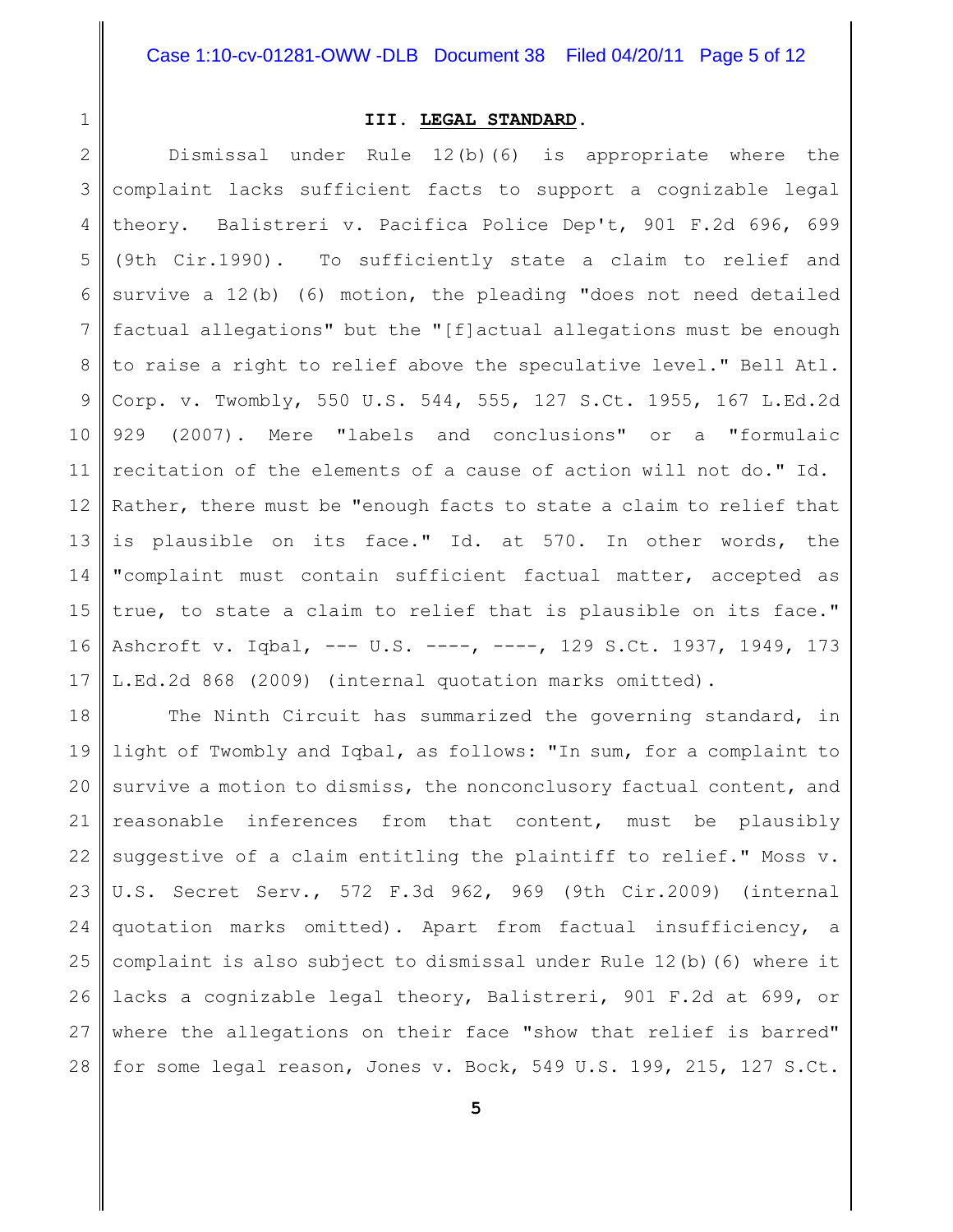1 910, 166 L.Ed.2d 798 (2007).

2 3 4 5 6 7 8 9 10 11 12 13 14 15 16 17 In deciding whether to grant a motion to dismiss, the court must accept as true all "well-pleaded factual allegations" in the pleading under attack. Iqbal, 129 S.Ct. at 1950. A court is not, however, "required to accept as true allegations that are merely conclusory, unwarranted deductions of fact, or unreasonable inferences." Sprewell v. Golden State Warriors, 266 F.3d 979, 988 (9th Cir.2001). "When ruling on a Rule 12(b)(6) motion to dismiss, if a district court considers evidence outside the pleadings, it must normally convert the 12(b)(6) motion into a Rule 56 motion for summary judgment, and it must give the nonmoving party an opportunity to respond." United States v. Ritchie, 342 F.3d 903, 907 (9th Cir. 2003). "A court may, however, consider certain materials-documents attached to the complaint, documents incorporated by reference in the complaint, or matters of judicial notice-without converting the motion to dismiss into a motion for summary judgment." *Id*. at 908.

18

#### **IV. Discussion**.

#### 19 **A. First Cause of Action**

20 21 22 23 24 25 Plaintiffs' first cause of action is advanced only against the Secretary. Plaintiffs assert violations of their Fifth and Fourteenth Amendment rights. As an initial matter, the FAC fails to allege facts sufficient to establish that violation of the Watt Judgment is tantamount to a constitutional violation. Further, there is no apparent jurisdictional basis for Plaintiff's claim.

26 27 28 Plaintiffs concede that *Bivens v. Six Unknown Named Agents*, 403 U.S. 388 (1971) does not provide a jurisdictional basis for their constitutional claims against the Secretary "because [the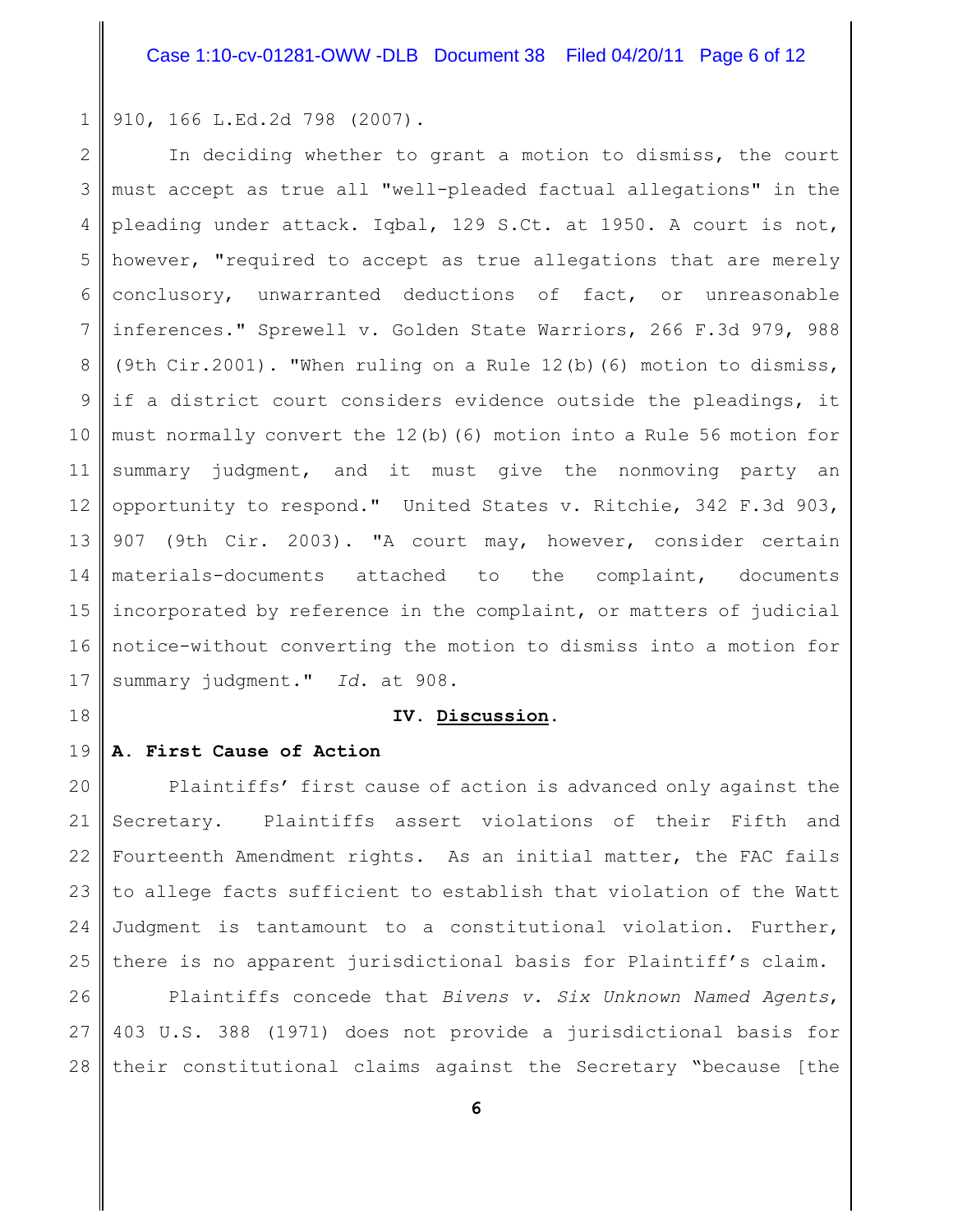# Case 1:10-cv-01281-OWW -DLB Document 38 Filed 04/20/11 Page 7 of 12

1 2 3 4 5 6 7 8 9 10 11 12 13 14 15 16 17 18 19 Secretary] is being sued in his official capacity." (Doc. 26, Opposition at 6). Plaintiffs' opposition does not identify any alternative basis for jurisdiction over Plaintiffs' constitutional claims against the Secretary, and nothing in the FAC indicates the existence of a cognizable claim. In light of Plaintiffs' concession that *Bivens* does not provide jurisdiction over their claims, no logical basis for jurisdiction is ascertainable from the FAC, or from Plaintiffs' opposition. The only other jurisdictional grounds asserted in the FAC are the Indian Civil Rights act, 25 U.S.C. § 1301 et seq. ("ICRA"), and purported violations of the Watt Judgment.<sup>1</sup> The ICRA cannot serve as the basis for federal jurisdiction over Plaintiffs' action for damages against the Secretary. *See, e.g., Boozer v. Wilder*, 381 F.3d 931, 935 n.2 (9th Cir. 2004)(noting that a habeas petition is the only avenue for relief from a violation of ICRA) (citing *Santa Clara Pueblo v. Martinez*, 436 U.S. 49, 51-52, 67-70 (1978)); 25 U.S.C. § 1302 (ICRA applies to "Indian tribe [] exercising powers of self government"). Nor does the Secretary's purported violation of the Watt Judgment provide a basis for federal jurisdiction.<sup>2</sup>

20 21 22 23 Violation of the Watt Judgment does not provide an independent basis for jurisdiction, as federal courts do not enjoy any inherent jurisdiction to enforce a settlement agreement "simply because the subject of that settlement was a federal lawsuit." *Alvarado v.*

<sup>25</sup> 26  $^1$  In the section of the FAC entitled "jurisdiction," Plaintiffs invoke 28 U.S.C. § 1343; 28 U.S.C. § 1357, and 28 U.S.C. § 1361. The facts alleged in the FAC and the causes of action asserted do not give rise to jurisdiction under any of these code sections.

<sup>27</sup> 28  $^2$  The FAC does not allege any personal involvement by the Secretary. The legal flaws inherent in Plaintiffs' claim make it unnecessary to discuss factual pleading deficiencies.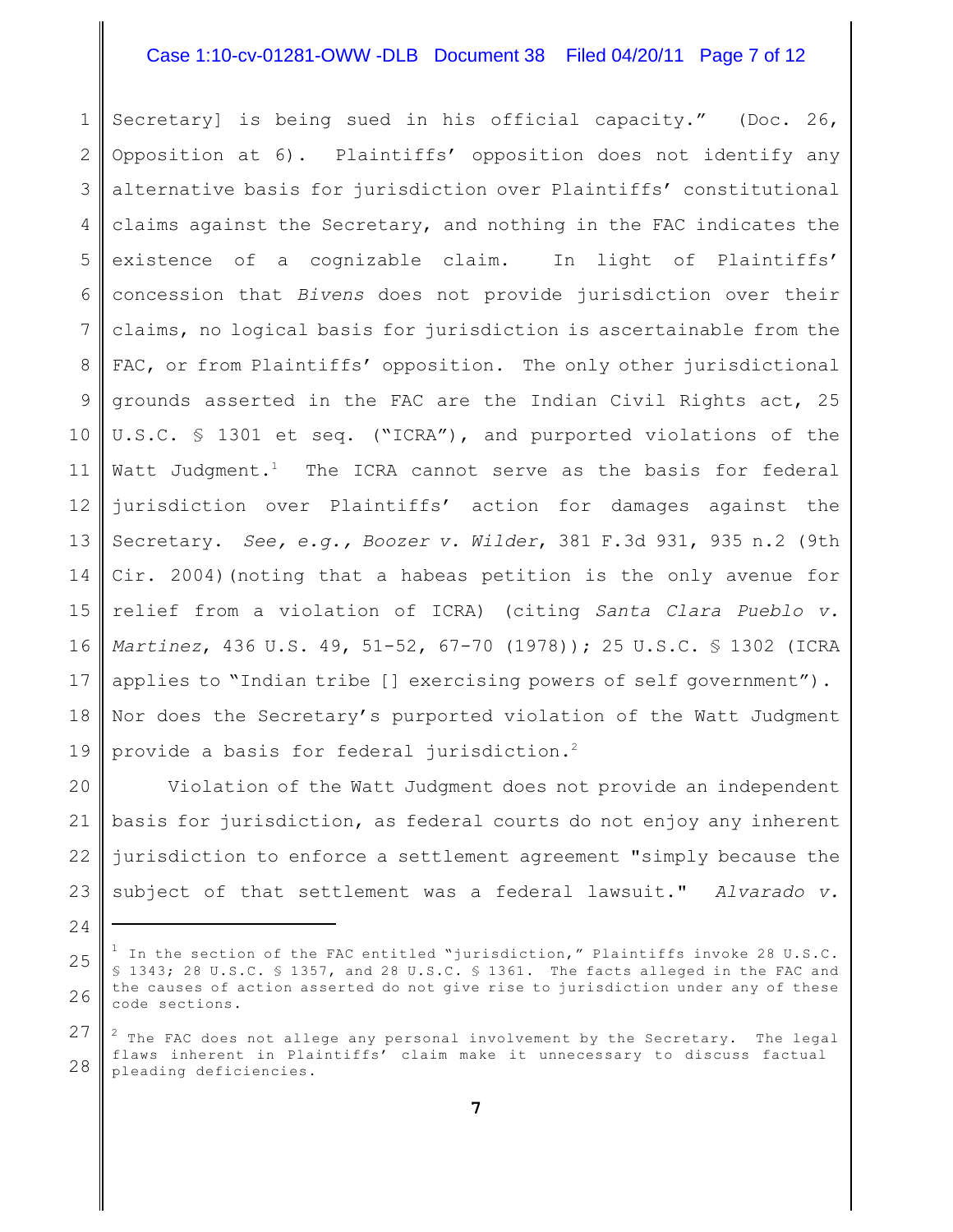# Case 1:10-cv-01281-OWW -DLB Document 38 Filed 04/20/11 Page 8 of 12

1 2 *Table Mt. Rancheria*, 509 F.3d 1008, 1017 (9th Cir. 2007) (citing *O'Connor v. Colvin*, 70 F.3d 530, 532 (9th Cir. 1995)).

3 4 5 6 7 8 9 Although district courts have ancillary jurisdiction to vindicate their authority and effectuate their own decrees, such jurisdiction is inapplicable here, as this court did not issue the order Plaintiffs allege has been violated. *See, e.g., William Keeton Enters. v. A All Am. Strip-O-Rama*, 74 F.3d 178, 182 (9th Cir. 1996) (discussing power of court to enforce *its own* orders). Further, in issuing the Watt Judgment, the district court expressly limited its own jurisdiction to entertain claims for violation of its order to a one-year period. As the Ninth Circuit noted in affirming the dismissal of a case concerning the Watt Judgment:

The Watt settlement only extended jurisdiction "for a period of one year from entry of judgment, or for such longer time as may be shown to be necessary on a motion duly noticed by any party within one year from entry of iudgment." The Watt judgment was entered on June 16, 1983. Therefore, whatever ancillary jurisdiction the district court had expired on June 6, 1984.

*Alvarado*, 509 F.3d at 1018. *A fortiori*, if the court that issued the Watt Judgment no longer has jurisdiction over Plaintiffs' claim for breach, this court lacks jurisdiction.

As Plaintiffs's constitutional claims against the Secretary are legally and factually deficient, it is uneccessary to address the statute of limitations defense. Nonetheless, Plaintiffs' FAC suggests that any cognizable claim based on a breach of the settlement agreement is barred by the statute of limitations. Plaintiffs' opposition is devoid of legal authority suggesting otherwise. Plaintiffs FAC alleges they have suffered injury resulting from the Secretary's purported breach "for the past 27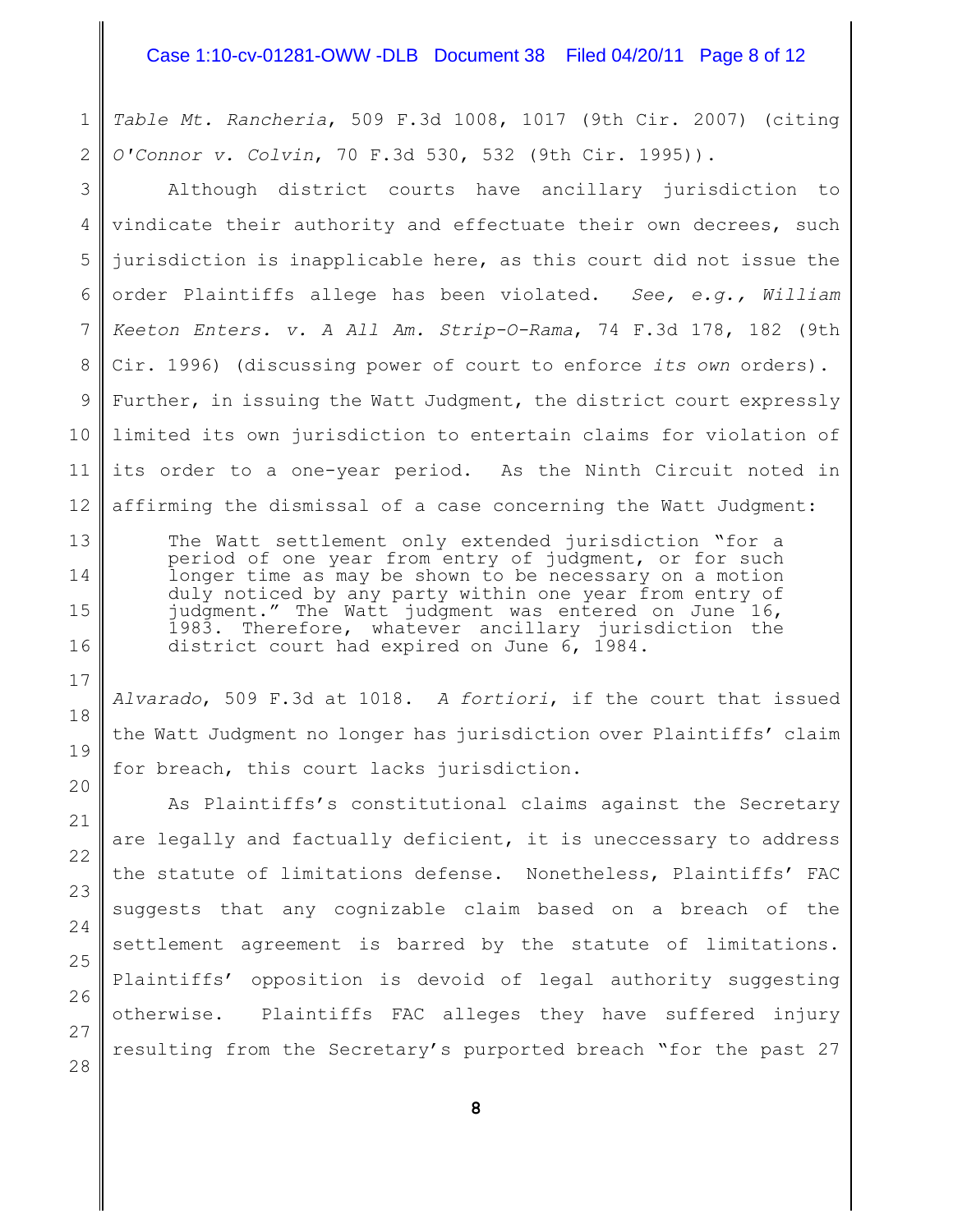# Case 1:10-cv-01281-OWW -DLB Document 38 Filed 04/20/11 Page 9 of 12

1 2 3 4 years." Plaintiffs' conclusory invocation of the continuing violations doctrine based on "an ongoing pattern or practice" is of no avail. Assuming *arguendo* Plaintiffs' theory has legal merit, the FAC does not allege sufficient facts to support such a theory.

#### 5 **B. Second Cause of Action**

6 7 8 9 10 Plaintiffs' second cause of action is asserted against the Secretary and the Individual Defendants. The heading for the second cause of action states that the claims asserted are: (1) Violation of the Watt Judgment; (2) Breach of Fiduciary Duty; and (3) Violation of the Fifth and Fourteenth Amendments.

11 12 13 14 15 16 17 18 19 20 21 22 23 24 25 26 27 28 With respect to the Secretary, the second cause of action does not state any cognizable claim based on the Constitution or the Watt Judgment for reasons discussed above. With respect to Plaintiffs' breach of fiduciary duty claim against the Secretary, the FAC does not allege sufficient facts to establish the existence of any actionable fiduciary relationship between the federal government and Plaintiffs. *See Marceau v. Blackfeet Hous. Auth.*, 540 F.3d 916, 924 (9th Cir. 2008) ("a trust relationship alone is not enough to imply a remedy in damages; 'a further source of law [is] needed to provide focus for the trust relationship.'"); *compare United States v. Navajo Nation*, 537 U.S. 488, 505 (2003) (distinguishing "bare trust," which did not impose a judicially enforceable fiduciary duty on United States, from trusts created by statutes that can "fairly be interpreted as mandating compensation by the Federal Government for damages sustained") *with White Mountain Apache Tribe,* 537 U.S. 465*,* 474 (2003)(holding that actionable fiduciary relationship existed where statute went "beyond a bare trust and permit[ed] a fair inference that the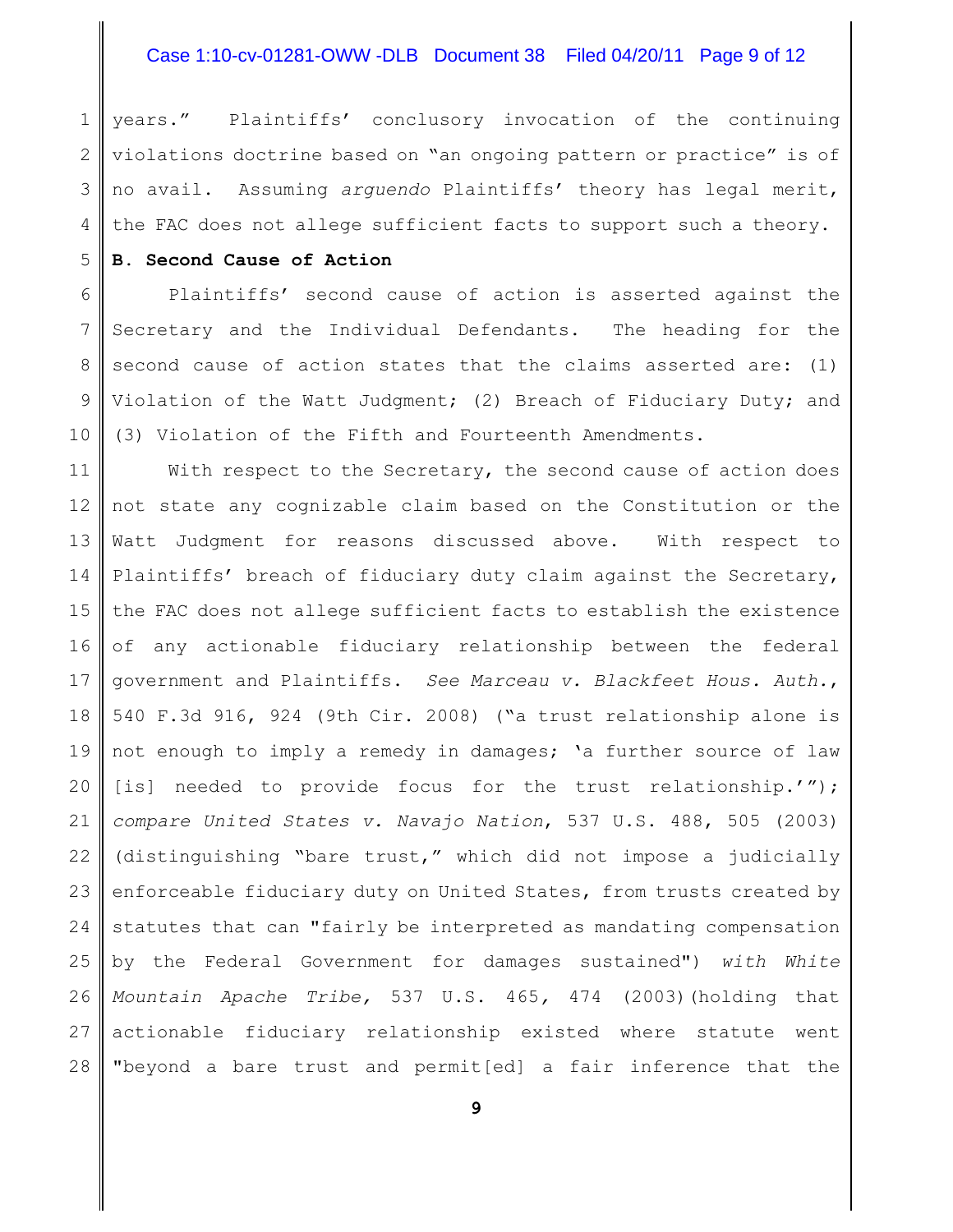# Case 1:10-cv-01281-OWW -DLB Document 38 Filed 04/20/11 Page 10 of 12

1 2 Government [was] subject to duties as a trustee and liable in damages for breach.").

3 4 5 As to the Individual Defendants, Plaintiffs' claim for breach of the Watt Judgment does not state a claim because of the jurisdictional defects identified above.

6 7 8 9 10 11 The nature of Plaintiffs' constitutional claims against the Individual Defendants is unclear, but to the extent Plaintiffs' seek to assert a *Bivens* claim, the FAC is deficient because, *inter alia*, it does not allege facts sufficient to establish any action under color of federal law. Nor does the complain allege any action under the color of state or tribal law.

12 13 14 15 16 17 In opposition, Plaintiffs' argue that Individual Defendants conduct amounted to a government taking within the meaning of the Fifth Amendment because Individual Defendants acted in concert with the Secretary to deprive Plaintiffs of their rights. The FAC does not allege facts sufficient to support Plaintiffs' conclusory conspiracy theory.

18 19 20 21 The vague, conclusory, and contradictory allegations regarding the purported fiduciary duty owed by Individual Defendants to Plaintiffs do not state any cognizable claim for relief. Paragraph 8 of the FAC alleges:

Any land not conveyed to [Individual Defendants] was to be earmarked and conveyed to a legal entity formed solely to receive the remaining parcels and solely for the benefit of those Indians who did not receive any land or benefits under the 1958 [CTRA] distribution

22

23

24

27

28

25 26 Paragraph 27 of the FAC suggests that the land referred to in paragraph 8 has been held in trust by the Individual Defendants:

During the period 1983 to the present time, the lands of the Table Mountain Rancheria not distributed in 1958 and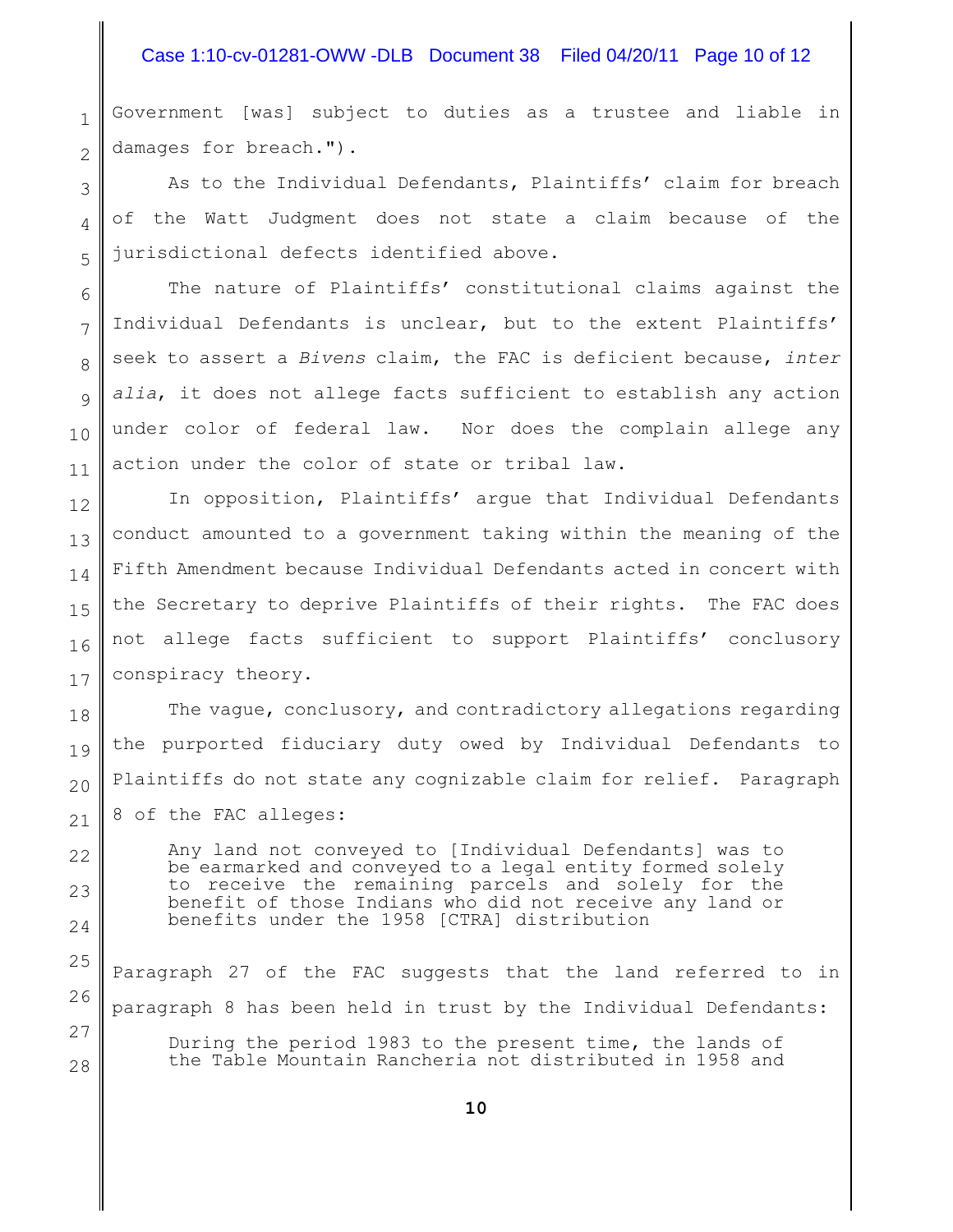held in trust by Defendants, have increased in value, produced revenue through grazing rights, water rights and certain other rights connected to the land. Defendants have distributed that revenue amongst themselves and have not distributed any of the revenue to Plaintiffs.

#### 4 Paragraph 18, alleges that:

land remaining which was not transferred in the 1958 CRTA and was and continues to be held in trust by the Secretary of the Interior for the benefits of the Plaintiffs, their heirs, assigns, executors, administrators, or successors.

8 (FAC at 10).

1

2

3

5

6

7

9 10 11 12 13 14 15 16 17 18 It is not clear from the face of the FAC which entity Plaintiffs allege holds title to the lands in question. The purported basis for any fiduciary duty is not clear from the face of the FAC either. In opposition to Individual Defendant's motion to dismiss, Plaintiffs clarify that "the general theory of the FAC is that the [Individual Defendants], under the Watt Judgment, have a fiduciary duty to the residents of Table Mountain and their heirs and successors." (Doc. 25, Opposition at 4). However, the FAC does not identify the operative language of the Watt Judgment Plaintiffs alleges creates a fiduciary relationship.

19 20 21 As the FAC is unintelligible, it is unnecessary to address the Individual Defendants statute of limitations defense or invocation of tribal immunity.

22 23

#### **ORDER**

For the reasons stated, IT IS ORDERED:

24 25 1) Plaintiffs' first cause of action is DISMISSED, without prejudice;

2) Plaintiffs' second cause of action is DISMISSED, without prejudice;

28

26

27

3) Plaintiffs shall file and amended complaint within fifteen